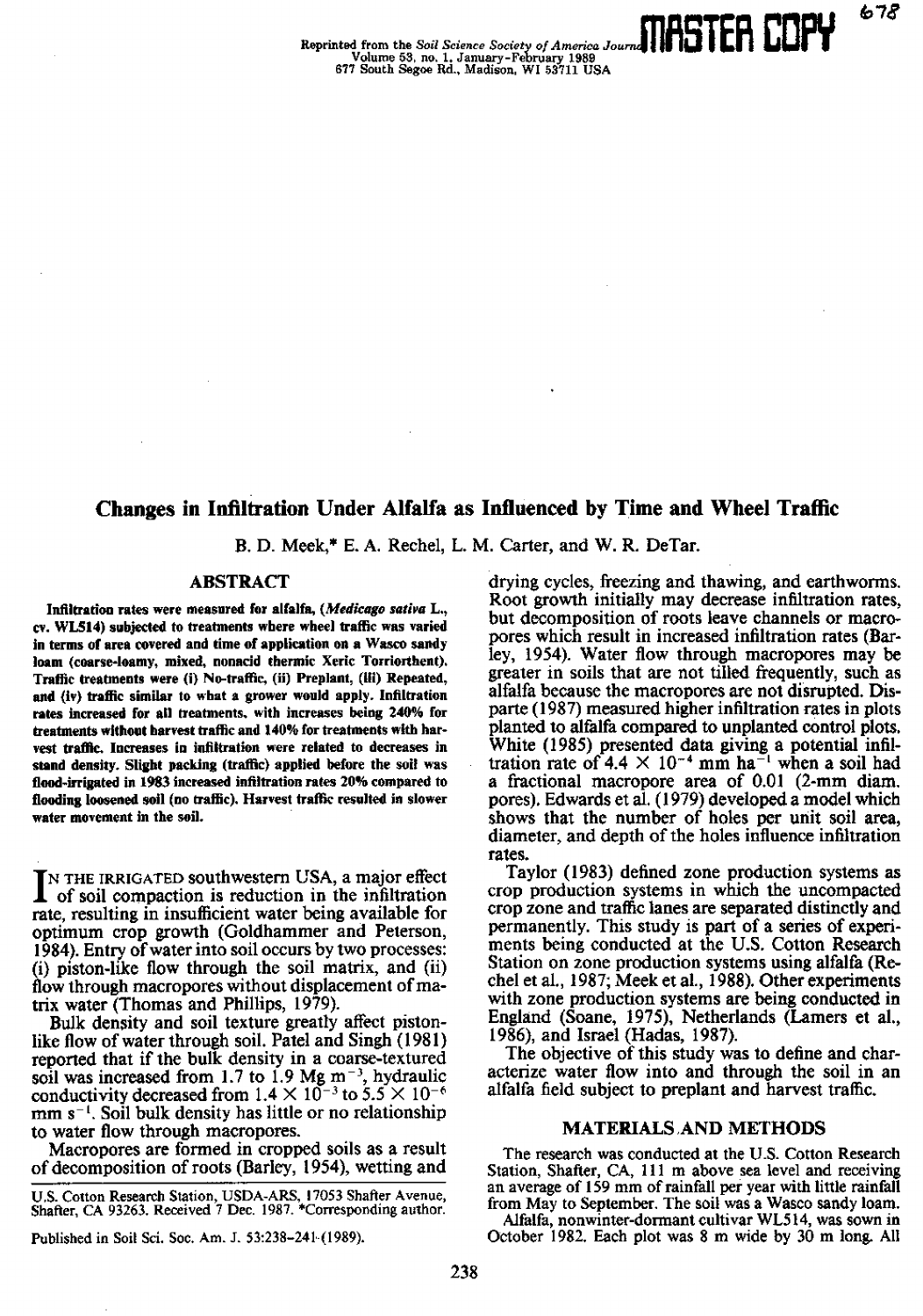

plots were rotary tilled to 0.15 m and chiseled with 0.33-rn spaced shanks to a depth of 0.54 m in 0.18-m increments in August 1982. This tillage operation established a uniform soil condition for planting by reducing variation due to previous soil management. In February 1983, triple superphosphate (20% available P) was broadcast at 160 kg P/ha. Phosphorus levels in the tissue were adequate. The alfalfa was sprinkler-irrigated in October 1982 (to enhance germination), November 1982, and early April 1983. Plots *were* flood-irrigated for the first time on 25 April 1983, and all subsequent irrigations to each plot were by flooding. The alfalfa was irrigated when 50% of the available water was depleted in at least 25% of the plots at the 0.3- to 0.6-m index depth.

Treatments were:

- *1. No Traffic.* Alfalfa was seeded into the loosened soil, and all traffic was excluded.
- *2. Preplant.* The loosened soil surface was allowed to dry then compacted with a crawler tractor (International TD9,  $\frac{1}{2640}$  kg applied to each track) followed by a rubber-tired tractor (John Deere 4020) with 18.4-34, 6-ply rear tires with a 2020-kg load applied to each tire inflated to 150 kPa and 10.0-16, 6-ply front tires with a 823-kg load applied to each tire inflated to 138 kPa. Both tractors covered 100% of the soil surface with tracks or tires. There was no harvest traffic applied after alfalfa was planted.
- *3. Repeated.* The plots were treated as the preplant treatment before planting with harvest traffic being applied after planting. Each plot was trafficked (100% of the soil surface) 3 to 5 d after each harvest by single passes of a rubber-tired tractor (same as one used to compact preplant treatment).
- *4. Grower. Traffic* patterns were based on a local survey of farmer practices. The initial preplant condition consisted of two tracks in the loosened soil to represent the alfalfa planter. Subsequent traffic during each harvest was aligned in a pattern to represent a swather, rake, baler, and bale wagon. This wheel pattern created many distinct traffic zones (ranging from none to heavy traffic) over the length of the plot and resulted in 48% of the soil surface receiving wheel traffic.

All plots were cut at the same time, when 50 to 70% of the regrowth buds were 10 to 20 mm in length. Traffic patterns were applied 3 to 5 d after cutting, representing passes of the baler and bale wagon which cause more damage than the passes of the rake and swather (Sheesley et al., 1974). Traffic damage from the swather and rake are minimal because of short time period after cutting; for convenience this pattern was applied at the same time as the baler operations. The first harvest was on 1 April 1983; but because the soil was wet from a rain, the first traffic was not applied until 17 May, after the second harvest.

All cultural operations and measurements were made with a wide tractive research vehicle (WTRV) spanning each plot. The WTRV travels on permanent wheel paths, and all operations were conducted without applying traffic to the area planted to alfalfa. A description of the vehicle is given by Carter et al. (1987). Some measurements were taken from small portable catwalks which spanned each plot. No foot traffic was allowed in any plot.

Infiltration rates were measured by adding approximately 0.12 m of water to each plot and measuring the decrease in water level after 16, 25, 36, 49, 64, 81, 100, 121, 144, 169, 196, 225, and 256 min. Measurement time was started when half of the plot was covered with water. Plots were flooded completely in about 15 min. Infiltration rates as a function of time were graphed and the rate at 2 h after initial infilTable I. Hydraulic conductivity and bulk density of soil cores sampled from four depths in March-May 1985.<sup>†</sup>

|                                                                        | Soil depth, m                |                                 |                              |                              |
|------------------------------------------------------------------------|------------------------------|---------------------------------|------------------------------|------------------------------|
| Treatment                                                              | $0.02 - 0.11$                | $0.20 - 0.29$                   | $0.49 - 0.58$                | $0.62 - 0.71$                |
|                                                                        | mm/h                         |                                 |                              |                              |
| No traffic<br>Preplant<br>Repeated<br>Grower<br>$LSD 0.05 = 41$        | 72<br>72<br>36<br>25         | 61<br>43<br>61<br>25            | 47<br>47<br>36<br>54         | 29<br>90<br>47<br>36         |
| Means                                                                  |                              |                                 |                              |                              |
| Without traffic<br>With traffic<br>LSD 0.05 = 29                       | 72<br>30                     | 52<br>43                        | 47<br>45                     | 60<br>42                     |
|                                                                        |                              | Bulk density, Mg/m <sup>3</sup> |                              |                              |
| No traffic<br>Preplant<br>Repeated<br><b>Grwoer</b><br>LSD 0.05 = 0.05 | 1.62<br>1.70<br>1.83<br>1.82 | 1.71<br>1.73<br>1.75<br>1.81    | 1.70<br>1.67<br>1.70<br>1.73 | 1.74<br>1.71<br>1.71<br>1.75 |
| Means                                                                  |                              |                                 |                              |                              |
| Without traffic<br>With traffic<br>$LSD 0.05 = 0.03$                   | l.66<br>1.82                 | 1.72<br>1.78                    | 1.68<br>1.72                 | 1.72<br>1.74                 |

 $\dagger$  Harvest traffic: without = no traffic and preplant traffic treatments together; with  $=$  repeated and grower together.

tration was selected as the reference infiltration rate. Two hours allowed sufficient time for the rate to stabilize. Water intake rates were measured in 1983 (25 April, 19 May, 1 June, 15 July, and 8 Sept), 1984 (26 March, 24 July, and 11 Sept), 1985 (I April, 12 Aug., 27 Aug, and 16 Sept.), and 10 June 1986.

In the spring 1985, (Table 1) soil cores were removed from the 0.02- to 0.11-, 0.20- to 0.29-, 0.49- to 0.58- and 0.62- to 0.71-m depths for measurement of hydraulic conductivity. Cores were obtained with a soil core sampler (Soilmoisture Model 212, P.O. Box 30025, Santa Barbara, CA 93105) which removed a 0.09-m long by 0.077-m diameter core. Samples were taken 3 to 5 d after the field was irrigated. In the grower treatment, samples were taken only from the zone receiving heavy traffic. In the laboratory, the soil samples were flushed with  $CO<sub>2</sub>$  (Jarrett and Hoover, 1984) and then hydraulic conductivity was measured using air free, boiled water. Cores were placed in a rack, a constant head of 5 cm maintained by a mariotte bottle and the flow rate through the cores measured after equilibrium. Soil cores were taken March through May 1985. One core was taken per plot from each depth. The tillage interface in 1985 was measured at the 0.50- to 0.55-m depth for the repeated treatment and 0.55 to 0.60-m for the none traffic and preplant treatments.

Pore size and continuity were measured in October 1986 (in all treatments except the grower treatment) at four locations in each plot in the field. Measurements were not made in the grower treatment because it would have required an excessive amount of time to characterize each of the traffic lanes. The locations were in a row with about 0.30 m between each cylinder. One thousand milliliters of a 0.5% (weight: weight) aqueous solution of methylene blue was added to each 0.20-m diam. cylinder (driven into the soil 75 mm). The solution infiltrated in about 20 min. The next day, a trench was dug about 0.3 m in front of the row of cylinders, leaving a vertical face (0.6 m in depth and 3 m wide). The vertical face was sliced horizontally across at the 0.20, 0.30, 0.40, and 0.50-m depths. When spots of blue were found, soil samples were taken. Samples were examined microscopically to determine number and diameter of stained pores. Pores of diameter  $< 0.5$  mm were too numerous to be counted.

<sup>&#</sup>x27; Trade and company names are used for the benefit of readers and do not imply endorsement by the USDA.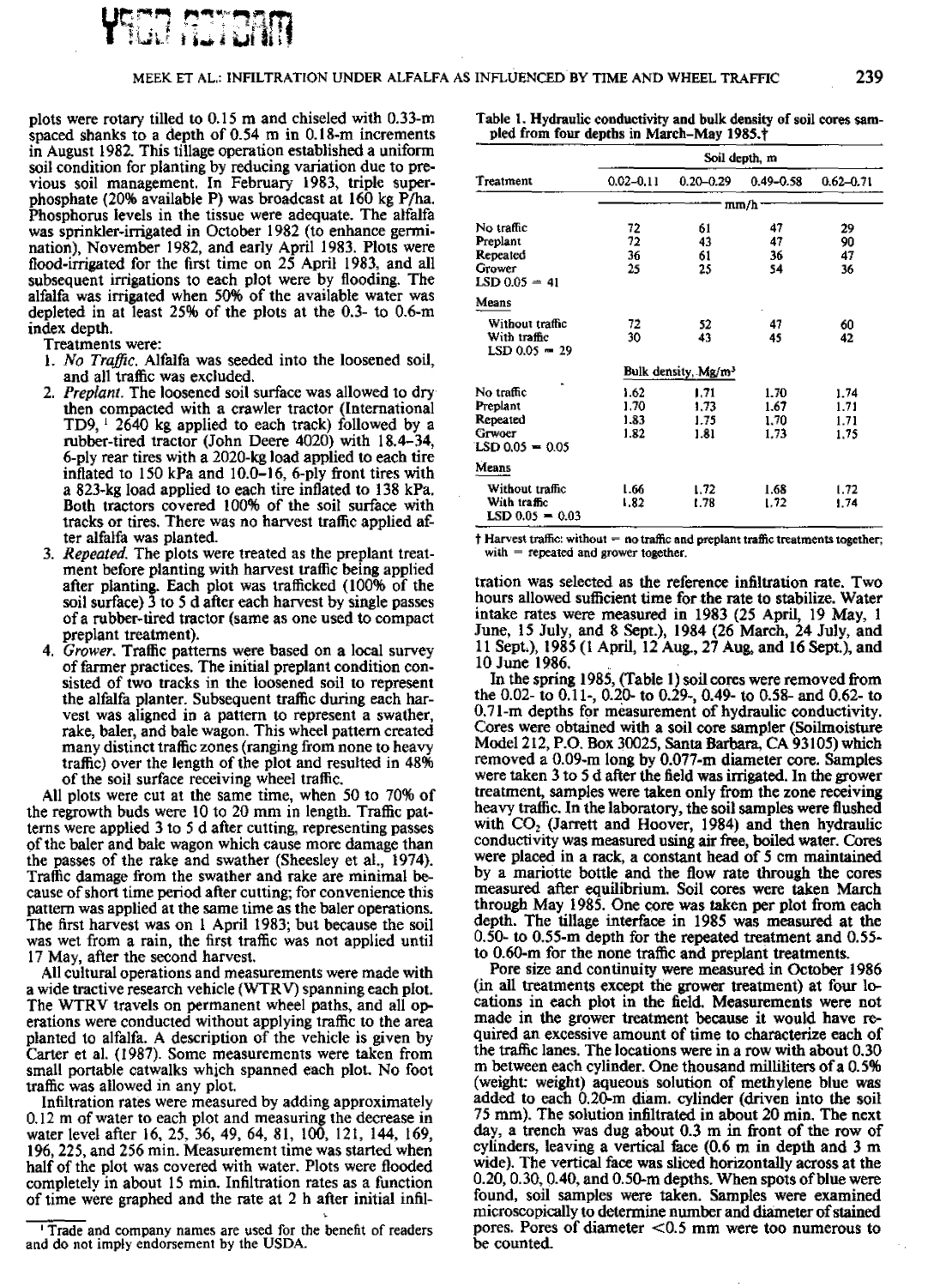

**Fig. 1. Infiltration rates in plots under alfalfa culture (1983-1986)** as influenced by time **and wheel** traffic. Rates are for 2 h after plots were flooded.

Crown density was measured by counting live crowns in a square area 300 by 300 mm. Four squares were counted in each plot. Counts were made in 1983 (April and October), 1984 (January and September), 1985 (January and October), and February 1986.

#### **Statistical Analysis**

The experimental design used for all comparisons was randomized complete block with six replications for the main plots, repeated over depth for bulk density and hydraulic conductivity data and repeated over time for infiltration data.

## **RESULTS**

From May 1983 to September 1985 water infiltration rates increased (Fig. 1). The percent increase (May 1983 to September 1985) was 260, 220, 120, and 160 for the treatments no traffic, preplant, repeated, and grower, respectively. There were no significant differences in water infiltration rates during the two flood irrigations in April and May 1983. Initially the water intake rate of the preplant treatment increased rapidly, and the rate was almost double that of the other treatments by September 1983. Water intake rates for the treatments with harvest traffic (repeated and grower) were 67% of the treatments without harvest traffic (no traffic and preplant) if data were pooled for 1984, 1985, and 1986.

Most of these increases in infiltration occurred in late summer (Fig. 1). In 1985 water infiltration rates increased only slightly (4%) from 1 May to 12 Aug., but the increases were large (33%) from 12 Aug. to 16 Sept. (values for all four treatments averaged).

Density of live crowns decreased from 1983 to 1986 (Fig. 2). Density was 190 crowns/ $m<sup>2</sup>$  in April 1983 but decreased to  $44$  crowns/m<sup>2</sup> by February 1986. Crown density varied slightly among treatments with COMpetition and disease probably being the main two factors causing stand decline.



Fig. 2. Live crown density as a function of days after **planting. Points are for an average of a treatment for one sampling date.**

#### **Hydraulic Conductivity**

There was no significant differences in hydraulic conductivity with respect to depth averaging (for all treatments) between 46 and 51 mm  $h^{-1}$ .

Treatments resulted in significant differences in hydraulic conductivity at the 0.02- to 0.11-m and 0.62 to 0.71-m depths. The grower treatment had a significantly lower hydraulic conductivity than the no traffic or preplant treatments at the 0.02- to 0.11-m depths. Hydraulic conductivity was significantly higher in the preplant treatment at the 0.62-to 0.71-m depth compared to all other treatments.

If treatments with harvest traffic were pooled and compared to combined values from those with no harvest traffic, there was a significant difference at the 0.02- to 0.11-m depth. Hydraulic conductivity was 2.5 times higher at the 0.02- to 0.11-m depth for treatments without harvest traffic than for treatments with harvest traffic. This difference corresponded to an increase in bulk density from 1.66 to 1.82 Mg  $m^{-3}$ . Hydraulic conductivity *(K)* was related to bulk density draulic conductivity  $(K)$  was related to bulk density  $(\rho_0)$  at the 0- to 0.3-m depth by the formula  $K = 466 (\rho_b)$  at the 0- to 0.3-m depth by the formula  $K = 466-239 \rho_b (r^2 = 0.76)$ . No significant relationships existed at the 0.49- to 0.71-m depths between hydraulic conductivity and bulk density. Harvest traffic resulted in a small increase in bulk density at the 0.20- to 0.29 m and 0.49- to 0.58-m depths without a significant increase in hydraulic conductivity.

#### Root Channels

A large number of channels in the soil profile were open to the surface (Fig. 3). The decrease in number of channels with depth was similar for all treatments, but the numbers were always less for treatments with harvest traffic than with no harvest traffic. Twentyseven percent of the pores at the 0.20-m depth extended to the 0.50-m depth (average of all treatments). The number of pores for various size ranges was similar for all four depths (0.2, 0.3, 0.4, and 0.5 m) with 68, 24, and 8% of the pores in the 0.5- to 2.5-, 2.5- to